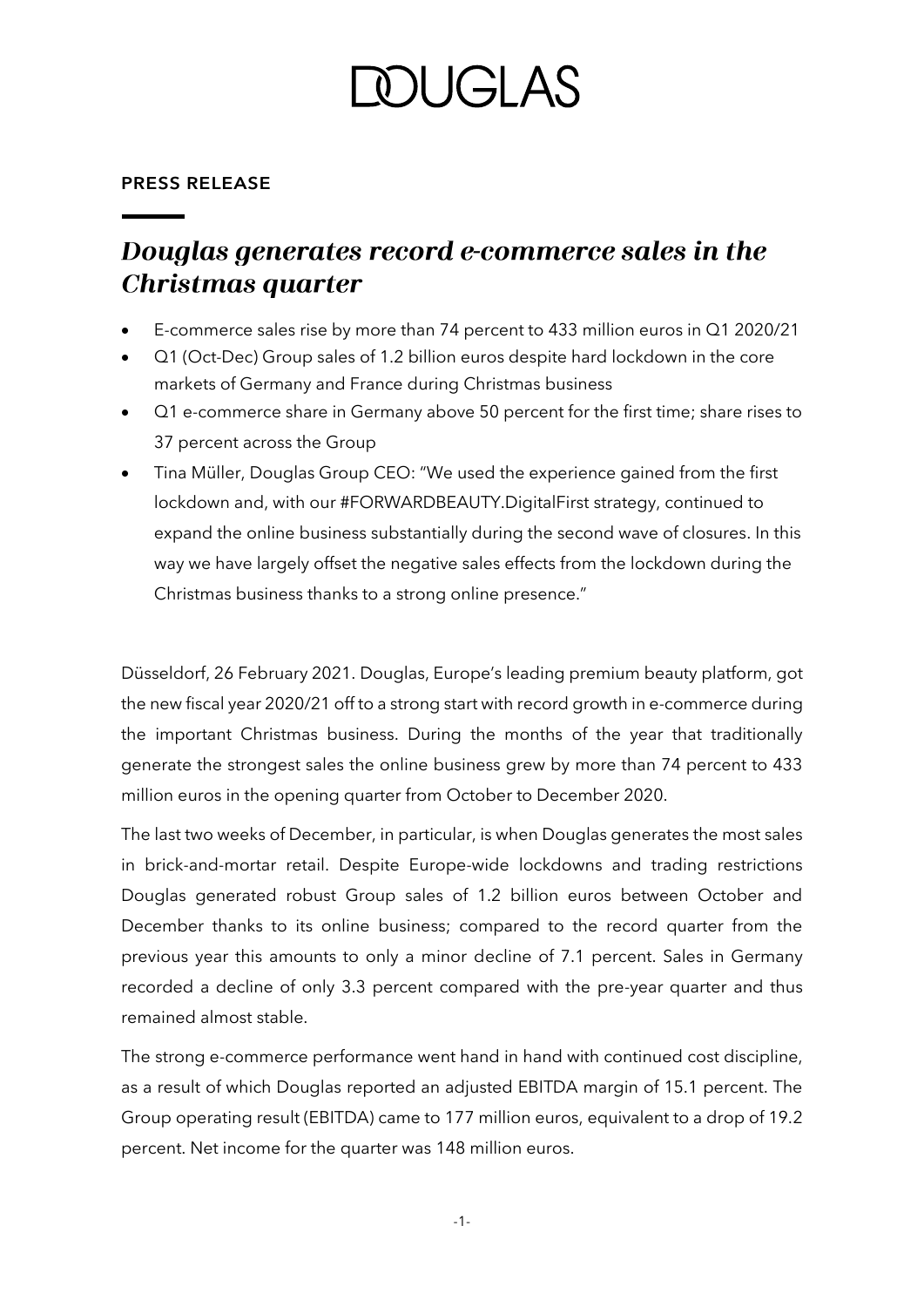# **DOUGLAS**

Tina Müller, Douglas Group CEO: "Lockdowns and national coronavirus measures in the middle of the Christmas business had a huge impact on the weeks of the year that usually generate the strongest sales by far. Thanks to the experience we gained from the corona wave we almost made good the negative effects as Douglas has been gaining increasing momentum in e-commerce since the summer thanks to #FORWARDBEAUTY.DigitalFirst and has the strongest online presence in Europe across the sector. On the German home market, e-commerce now generates more than half of all sales. This is also a sign of how closely integrated our online and store sales are following a series of well thought-out initiatives."

#### Focus on e-commerce business bears fruit

Looking at the entire 2020 calendar year, Douglas for the first time generated more than 1 billion euros of sales in e-commerce. Making use of leading e-commerce concepts employed in Germany, Douglas generated increasingly strong growth across Europe during the course of the year, realising 37 percent of Group sales online during the Christmas quarter. On the German home market the Company even generated more than half of its sales (50.2 percent) through the digital channels. During this quarter, growth of new online customers was 81 percent higher than in the prior-year quarter. Likewise the number of online orders rose by 68 percent to a total of 8 million.

Vanessa Stützle, Chief Digital Officer: "Our platform strategy in e-commerce is working, as evidenced by our strong sales growth of around 60 percent to 1 billion euros in the 2020 calendar year. We are resolutely continuing on this path with the further international roll-out of our initiatives and marketplace already being used in Germany, Austria and France. All these efforts are geared to our clear goal of realising 2 billion euros in e-commerce as quickly as possible."

Across the Group, the percentage of purchases via the app, in particular, has risen significantly. Online savvy and especially loyal customers who make purchases via the app contributed more than a quarter to e-commerce sales in the first quarter. At the same time, Douglas expanded the access points to the digital beauty platform with services such as Click & Collect and phone orders. Customers are benefiting from a range of products that has become unique and grown to include around 130,000 products thanks to the marketplace. At the same time, over the summer Douglas expanded its storage capacity and distribution centres in order to serve the sharp rise in online orders. In the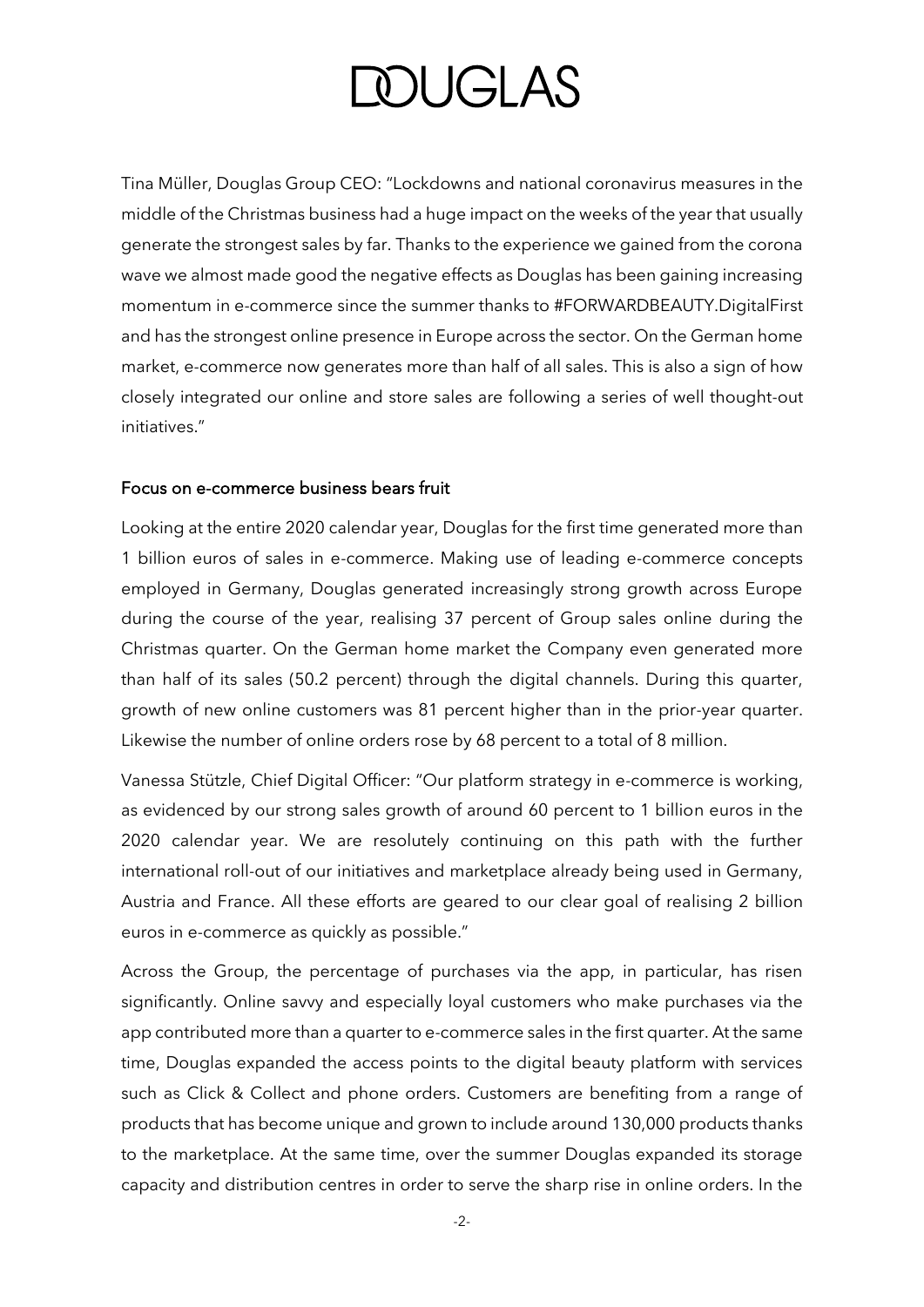# **DOUGLAS**

2020 calendar year Douglas recorded more than 19 million orders in its online business, equivalent to an increase of more than 50 percent.

### Innovative social commerce format "Douglas LIVE"

Created in summer 2020, the new social commerce format "Douglas LIVE" was particularly successful during the Christmas quarter. It was developed in response to the growing interest among its customers in digital interaction and an entertainment factor. Douglas LIVE allows customers to purchase products presented during the live tutorials, which are held several times a week, directly from the live stream in the Douglas online shop. The sales figures of the products presented multiply during the screening and the format achieves a conversion rate of up to 40 percent. On top of this, the average length of stay in the Douglas online shop increases.

### Top seller in the Christmas business

The Christmas business is characterised by gift buying. This year the Douglas exclusive brands advent calendar once again proved to be a bestseller with more than 150,000 units sold in Germany despite the brick-and-mortar lockdown. The best newcomer in the range, an exclusive at Douglas for the past few months, has been the facial skincare brand "Drunk Elephant", which already ranks in the top 5 skincare brands in the US. At Douglas, it generates monthly online growth of up to 13 percent. In the luxury segment, the most successful new launch is the "Augustinus Bader" brand. Here Douglas is picking up on the trend towards so-called doctor brands where cosmetics meet medical care. Dr. Augustinus Bader is a university professor and among the world's leading researchers in the fields of stem cells and biomedicine. Perfumes remain the most sought-after product category in the Christmas business. Our customers were convinced in particular by the new Armani fragrance "My Way", which recorded monthly sales growth rates of more than 30 percent in Germany during the Christmas quarter, making it the absolute winner among the new launches by established brands.